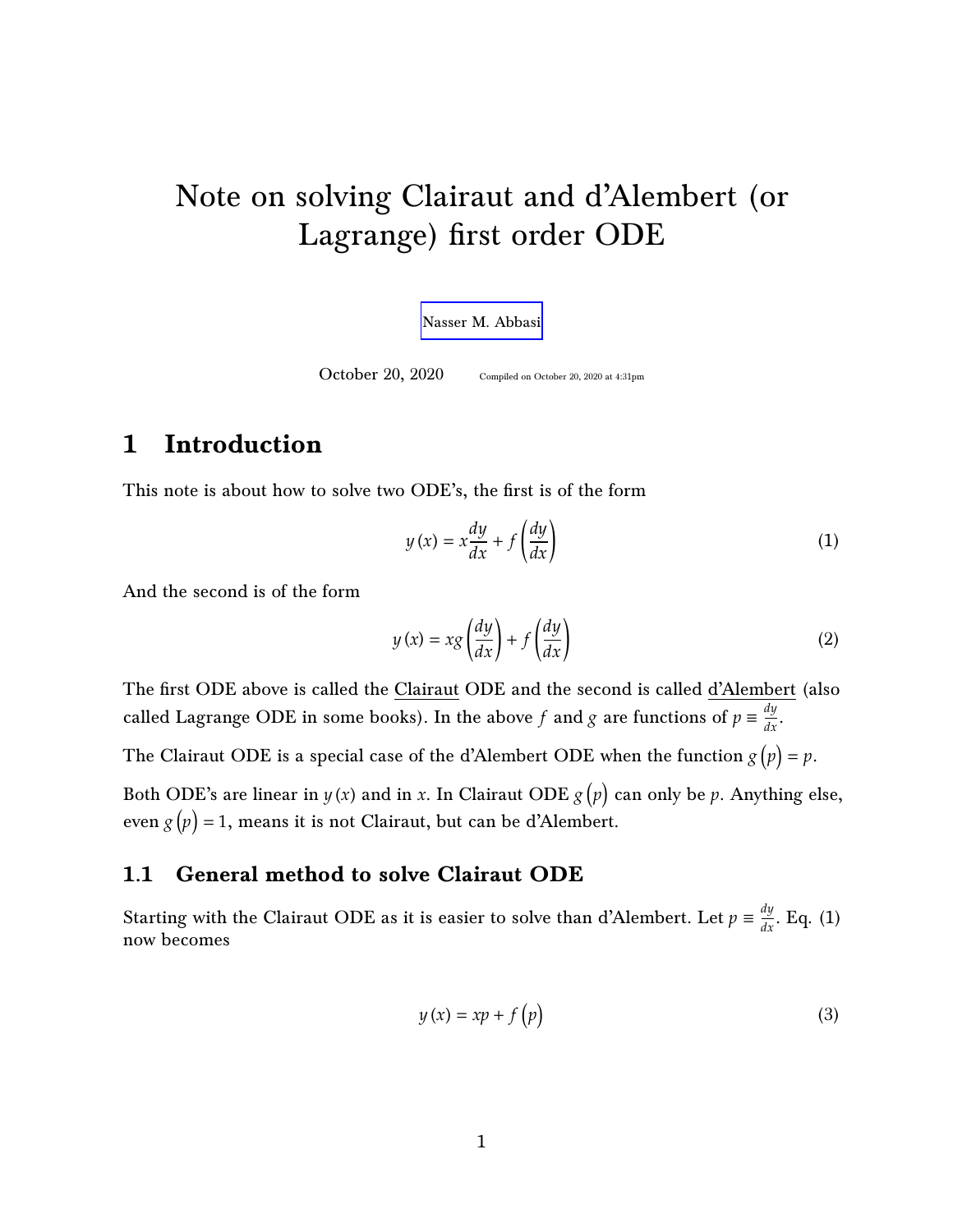Taking derivative w.r.t.  $x$  of the above gives

$$
p = p + x\frac{dp}{dx} + \frac{df(p)}{dp}\frac{dp}{dx}
$$

$$
0 = \left(x + \frac{df(p)}{dp}\right)\frac{dp}{dx}
$$

Therefore either  $\frac{dp}{dx} = 0$  or  $x + \frac{\partial f(p)}{\partial p} = 0$ . The complete integral (i.e. the general solution) is obtained from  $\frac{dp}{dx} = 0$  and the singular solution (if any) is obtained from solving  $x + \frac{df(p)}{dp} = 0$ .  $\frac{dp}{dx}$  = 0 implies that  $p = C_1$  where  $C_1$  is some constant to be found. Substituting  $p = C_1$  in Eq. (3) gives

$$
y(x) = C_1 x + f(C_1)
$$
 (4)

Now the singular solution is found by solving for p from the ODE  $x + \frac{df(p)}{dp} = 0$  and substituting the solution  $p$  back into (3). This completes the solution for Clairaut ODE.

#### General method to solve the d'Alembert ODE  $1.2\,$

Let  $p \equiv \frac{dy}{dx}$ , then Eq(2) becomes

$$
y(x) = xg(p) + f(p)
$$
 (5)

Taking derivative w.r.t.  $x$  gives

$$
p = g(p) + xg'(p)\frac{dp}{dx} + f'(p)\frac{dp}{dx}
$$

$$
p - g(p) = (xg'(p) + f'(p))\frac{dp}{dx}
$$
(6)

When  $\frac{dp}{dx} = 0$ , then p is constant, say  $p_0$ . These constants are found by solving for p from  $p - g(p) = 0$  and substituting the result back into (5). This gives the singular solution. The general solution is found by rewriting (6) as

$$
\frac{p - g(p)}{x g'(p) + f'(p)} = \frac{dp}{dx}
$$

$$
\frac{dx}{dp} = \frac{x g'(p) + f'(p)}{p - g(p)}
$$

$$
\frac{dx}{dp} - x \frac{g'(p)}{p - g(p)} = \frac{f'(p)}{p - g(p)}
$$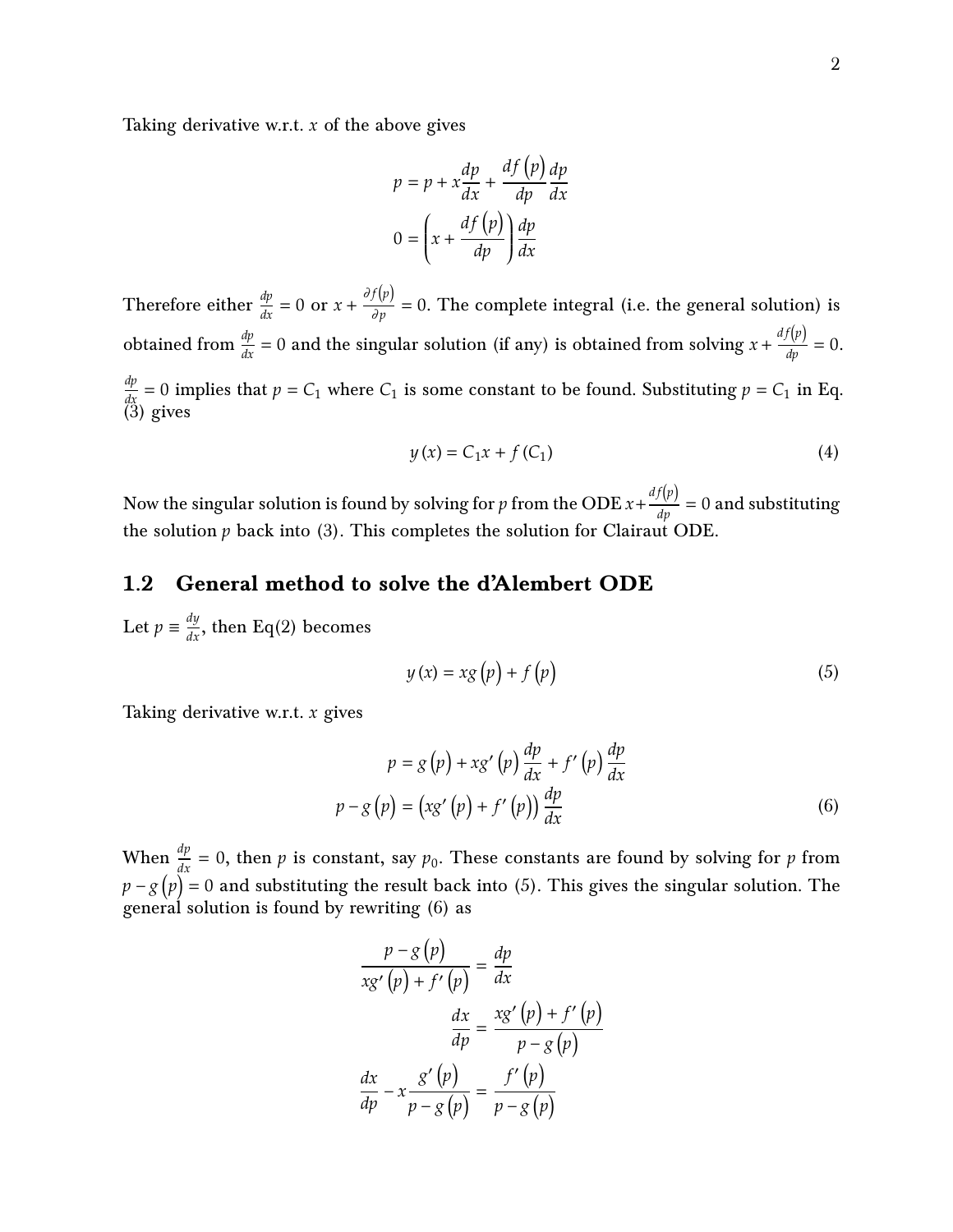$x(p)$  is now the dependent variable and p as the independent variable. The above is a linear first order in  $x(p)$  since it is of the form

$$
x' + xG(p) = Q(p)
$$

This is easily solved using an integration factor

$$
\frac{d}{dp}\left(xe^{\int G(p)dp}\right) = e^{\int G(p)dp}Q(p)
$$
\n
$$
xe^{\int G(p)dp} = \int e^{\int G(p)dp}Q(p) + C_1
$$
\n
$$
x(p) = e^{-\int G(p)dp} \int e^{\int G(p)dp}Q(p) + C_1e^{-\int G(p)dp}
$$

Once  $x(p)$  is found from the above as function of p, then p is found by inversion of the solution. Substituting this p back into (5) gives the general solution  $y(x)$ .

To show how these method work, the following ODE's are now solved.

#### 1.3 General method to solve the d'Alembert ODE when  $f(p)=0$

This is special case of the general d'Alembert  $y = xg\left(\frac{dy}{dx}\right) + f(p)$ . The ODE now reduces to

$$
y = xg\left(\frac{dy}{dx}\right)
$$

Where  $f\left(\frac{dy}{dx}\right) = 0$  and  $g\left(\frac{dy}{dx}\right)$  must be non-linear in  $\frac{dy}{dx}$ . For an example,  $y(x) = x\left(\frac{dy}{dx}\right)^2$  is d'Alembert.

Let  $p \equiv \frac{dy}{dx}$ , then  $y = xg\left(\frac{dy}{dx}\right)$  becomes

$$
y\left(x\right) = xg\left(p\right) \tag{5}
$$

Taking derivative w.r.t.  $x$  gives

$$
p = g(p) + xg'(p)\frac{dp}{dx}
$$

$$
p - g(p) = xg'(p)\frac{dp}{dx}
$$
(6)

When  $\frac{dp}{dx} = 0$ , then *p* is constant, say  $p_0$ . These constants are found by solving for *p* from  $p - g(p) = 0$  and substituting the result back into (5). This gives the singular solution. The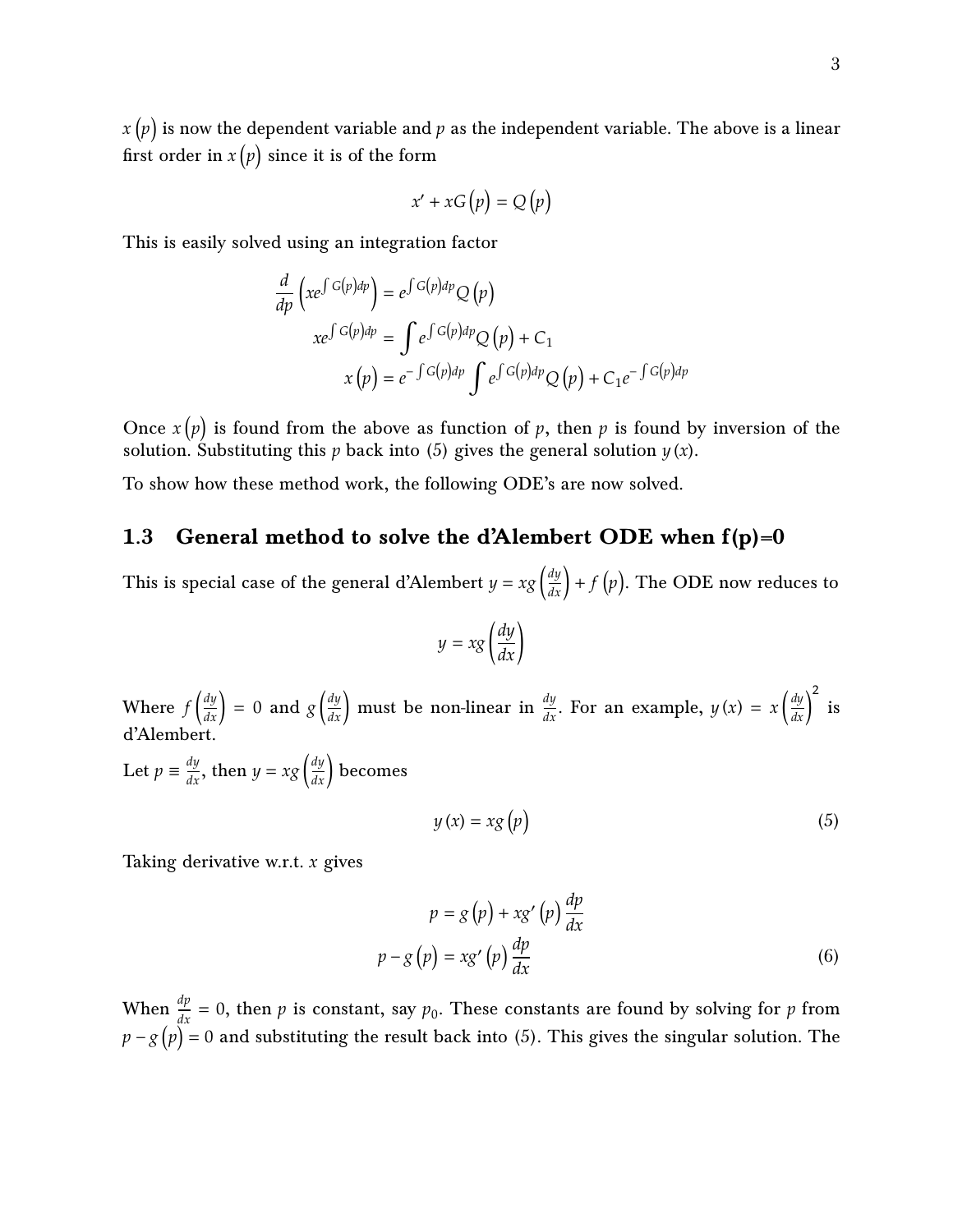general solution is found by rewriting (6) as

$$
\frac{p - g(p)}{x g'(p)} = \frac{dp}{dx}
$$

$$
\frac{dx}{dp} = \frac{x g'(p)}{p - g(p)}
$$

$$
\frac{dx}{dp} - x \frac{g'(p)}{p - g(p)} = 0
$$

 $x(p)$  is now the dependent variable and p as the independent variable. The above is a linear first order in  $x(p)$  since it is of the form

$$
x' + xG(p) = 0
$$

This is easily solved using an integration factor

$$
\frac{d}{dp} \left( xe^{\int G(p)dp} \right) = 0
$$

$$
xe^{\int G(p)dp} = C_1
$$

$$
x(p) = C_1 e^{-\int G(p)dp}
$$

Once  $x(p)$  is found from the above as function of p, then p is found by inversion of the solution. Substituting this p back into (5) gives the general solution  $y(x)$ .

To show how these method work, the following ODE's are now solved.

#### **Solved examples**  $\mathbf 2$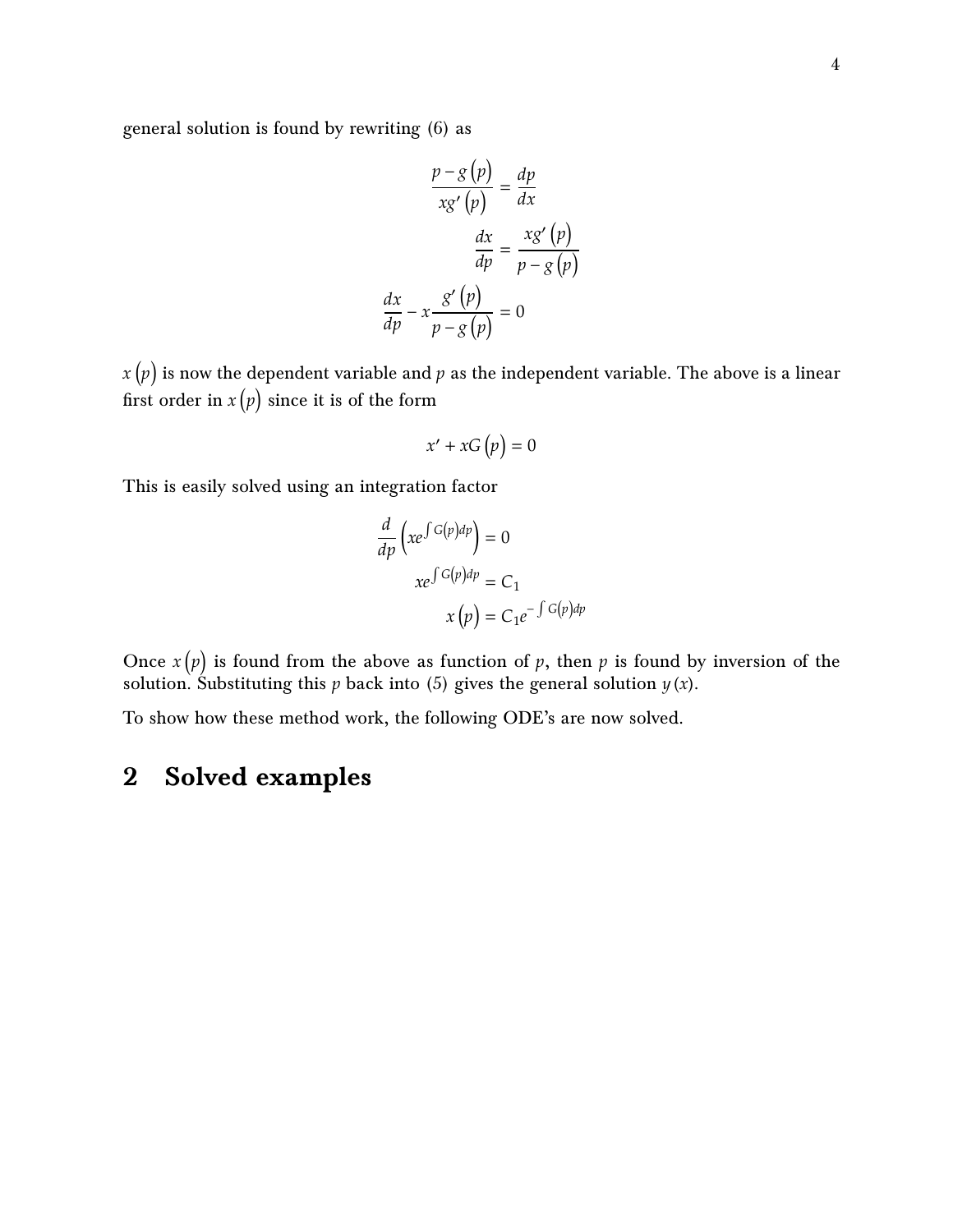| number         | ode                                  | transformed                            | g(p)                  | f(p)              | type       |
|----------------|--------------------------------------|----------------------------------------|-----------------------|-------------------|------------|
| 1              | $x(y')^2 - yy' = -1$                 | $y = xp + \frac{1}{z}$                 | $\mathfrak{p}$        |                   | Clairaut   |
| $\overline{2}$ | $y = xy' - (y')^2$                   | $y = xp - p^2$                         | $\mathcal{V}$         | $-p^2$            | Clairaut   |
| 3              | $y = xy' - \frac{1}{4}(y')^{2}$      | $y = xp - \frac{1}{4}p^2$              | $\mathfrak{p}$        | $-\frac{1}{4}p^2$ | Clairaut   |
| $\overline{4}$ | $y = x(y')$                          | $y = xp^2$                             | $p^2$                 | $\Omega$          | d'Alembert |
| 5              | $y = x + (y')^2$                     | $y = x + p^2$                          | 1                     | $p^2$             | d'Alembert |
| 6              | $(y')^{2} - 1 - x - y = 0$           | $y = -x + (p^2 - 1)$                   | $-1$                  | $p^2-1$           | d'Alembert |
| 7              | $yy' - (y')^{2} = x$                 | $y = \frac{1}{x}x + p$                 |                       | $\mathcal{p}$     | d'Alembert |
| 8              | $y = x (y')^{2} + (y')^{2}$          | $y = xp^2 + p^2$                       | $p^2$                 | $p^2$             | d'Alembert |
| 9              | $y = \frac{x}{a}y' + \frac{b}{ay'}$  | $y = \frac{x}{a}p + \frac{b}{a}p^{-1}$ |                       | ap                | d'Alembert |
| 10             | $y = x (y' + a \sqrt{1 + (y')^{2}})$ | $y = x (p + a \sqrt{1 + p^2})$         | $p + a\sqrt{1 + p^2}$ | $\Omega$          | d'Alembert |
| 11             | $y = x(y')$                          | $y = xp^2$                             | $v^2$                 | $\Omega$          | d'Alembert |

Notice in the above table, that the ODE is Clairaut only when  $g(p) = p$  and d'Alembert otherwise.

### 2.1 Example 1

To solve  $x(y')^2 - yy' = -1$ , we first write it in normal form (by replacing y' with p), gives

$$
y(x) = xp + \frac{1}{p}
$$
 (1)

Taking derivative w.r.t.  $x$  gives

$$
p = p + x\frac{dp}{dx} - \frac{1}{p^2}\frac{dp}{dx}
$$

$$
0 = \left(x - \frac{1}{p^2}\right)\frac{dp}{dx}
$$

The general solution is found from  $\frac{dp}{dx} = 0$ . This implies  $p = C_1$ . Substituting this into (1) gives

$$
y(x) = xC_1 + \frac{1}{C_1}
$$
 (2)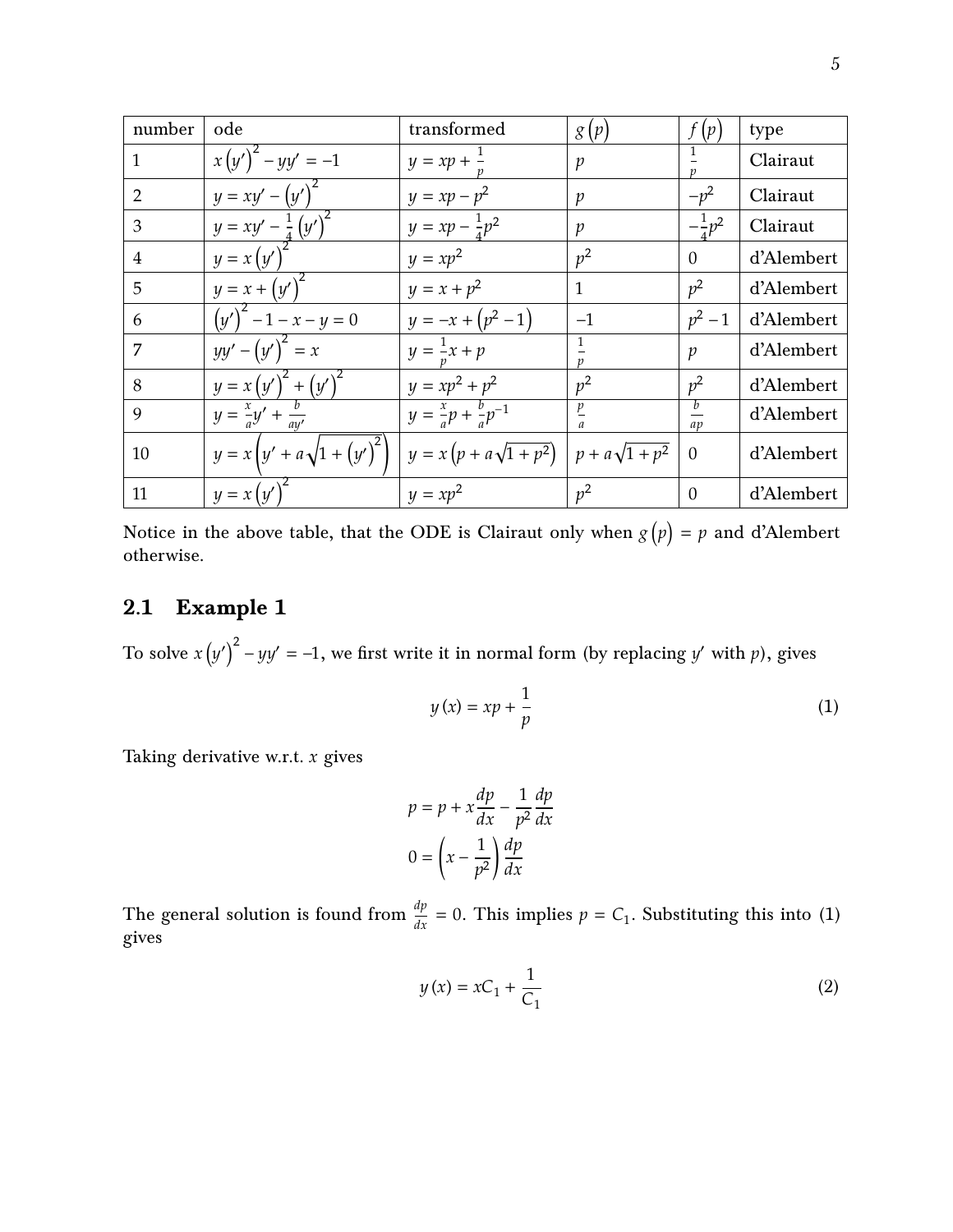The singular solution is found by solving  $x - \frac{1}{x^2}$  $\frac{1}{p^2} = 0$ . Hence  $p^2 = \frac{1}{x}$  $\frac{1}{x}$  or  $p = \pm \sqrt{\frac{1}{x}}$  $\frac{1}{x}$ . Substituting these back in (1) gives

$$
y_1(x) = x\sqrt{\frac{1}{x}} + \sqrt{x} = 2\sqrt{x}
$$
 (3)

$$
y_2(x) = -x\sqrt{\frac{1}{x}} - \sqrt{x} = -2\sqrt{x}
$$
 (4)

Eq.  $(2)$  is the complete integral and  $(3,4)$  are the singular solutions.

#### 2.2 Example 2

To solve  $y = xy' - (y')^2$ , we first write it in normal form (by replacing y' with p), gives

$$
y = xp - p^2 \tag{1}
$$

Taking derivative w.r.t.  $x$  gives

$$
p = p + x\frac{dp}{dx} - 2p\frac{dp}{dx}
$$

$$
0 = (x - 2p)\frac{dp}{dx}
$$

The general solution is found from  $\frac{dp}{dx} = 0$ . This implies  $p = C_1$ . Substituting this into (1) gives

$$
y(x) = xC_1 - C_1^2
$$
 (2)

The singular solution is found by solving  $x - 2p = 0$ . Hence  $p = \frac{x}{2}$  $\frac{1}{2}$ . Substituting these back in (1) gives

$$
y_1(x) = \frac{x^2}{2} - \frac{x^2}{4}
$$
  
= 
$$
\frac{x^2}{4}
$$
 (3)

Eq. (2) is the complete integral and (3) is the singular solution.

#### 2.3 Example 3

To solve  $y = xy' - \frac{1}{4}$  $\frac{1}{4}\left(y'\right)^2$ , we first write it in normal form (by replacing  $y'$  with  $p$ ),gives

$$
y = xp - \frac{1}{4}p^2 \tag{1}
$$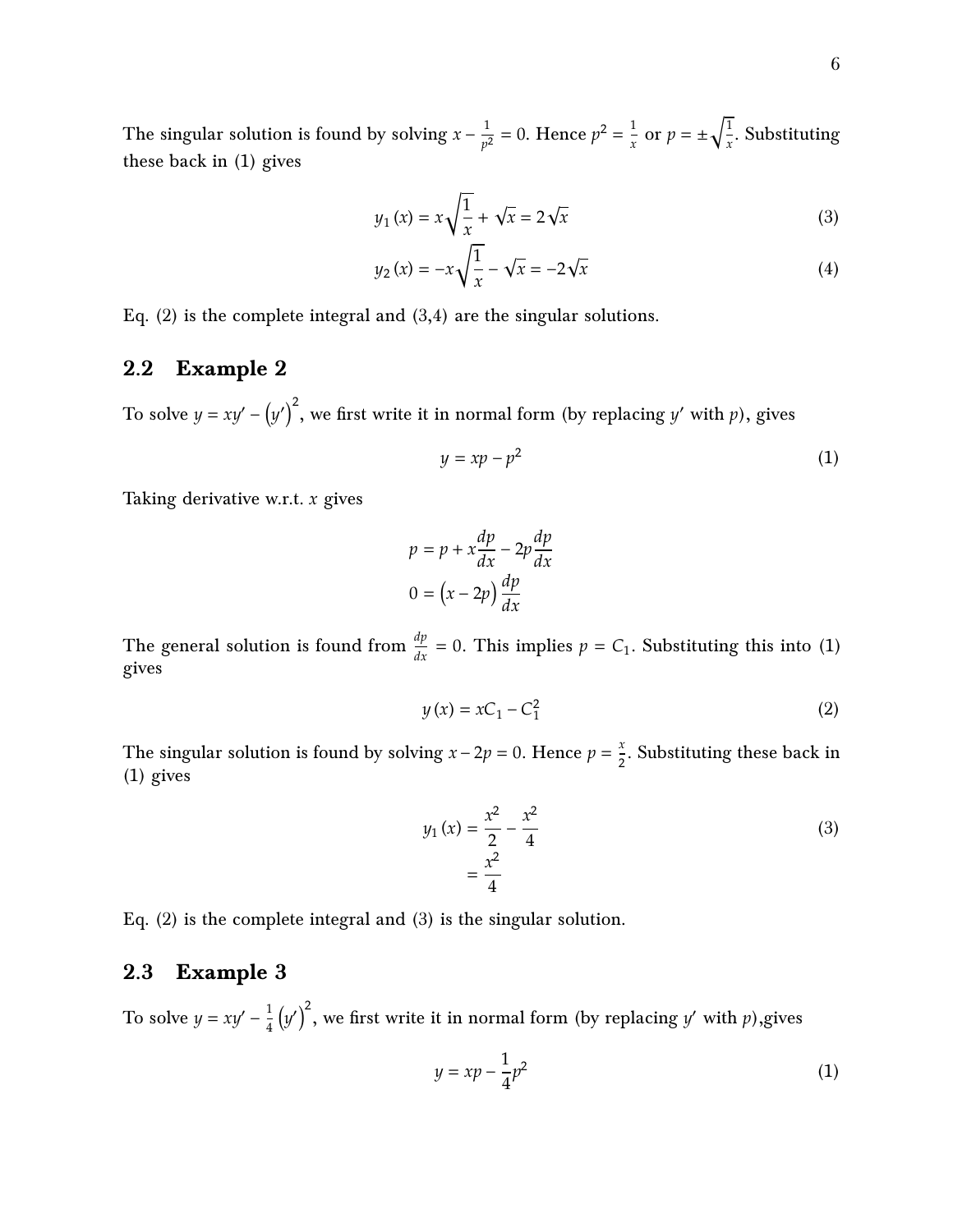Taking derivative w.r.t.  $x$  gives

$$
p = p + x\frac{dp}{dx} - \frac{1}{2}p\frac{dp}{dx}
$$

$$
0 = \left(x - \frac{1}{2}p\right)\frac{dp}{dx}
$$

The general solution is found from  $\frac{dp}{dx} = 0$ . This implies  $p = C_1$ . Substituting this into (1) gives

$$
y(x) = xC_1 - \frac{1}{4}C_1^2\tag{2}
$$

The singular solution is found by solving  $x - \frac{1}{2}$  $\frac{1}{2}p = 0$ . Hence  $p = 2x$ . Substituting this back in (1) gives

$$
y_1(x) = 2x^2 - x^2 = x^2 \tag{3}
$$

Eq. (2) is the complete integral and (3) is the singular solutions.

#### 2.4 Example 4

To solve  $y = x(y')^2$ , we first write it in normal form (by replacing y' with p), gives

$$
y = xp^2 \tag{1}
$$

Taking derivative w.r.t.  $x$  gives

$$
p = p^2 + 2xp\frac{dp}{dx}
$$
  

$$
p - p^2 = 2xp\frac{dp}{dx}
$$
 (2)

To find the singular solution, we consider when  $\frac{dp}{dx} = 0$ , which implies that p is constant. Hence  $p - p^2 = 0$  in this case. Solving for this gives  $p = 0$  or  $p = 1$ . For each one of these values, we obtain a singular solution by substituting these values in (1), which gives

$$
y_1(x) = 0
$$
  

$$
y_2(x) = x
$$

Now we need to find the general solution which is when  $\frac{dp}{dx} \neq 0$ . From (2), writing it as

$$
\frac{p - p^2}{2xp} = \frac{dp}{dx}
$$

$$
\frac{dx}{dp} = \frac{2xp}{p - p^2}
$$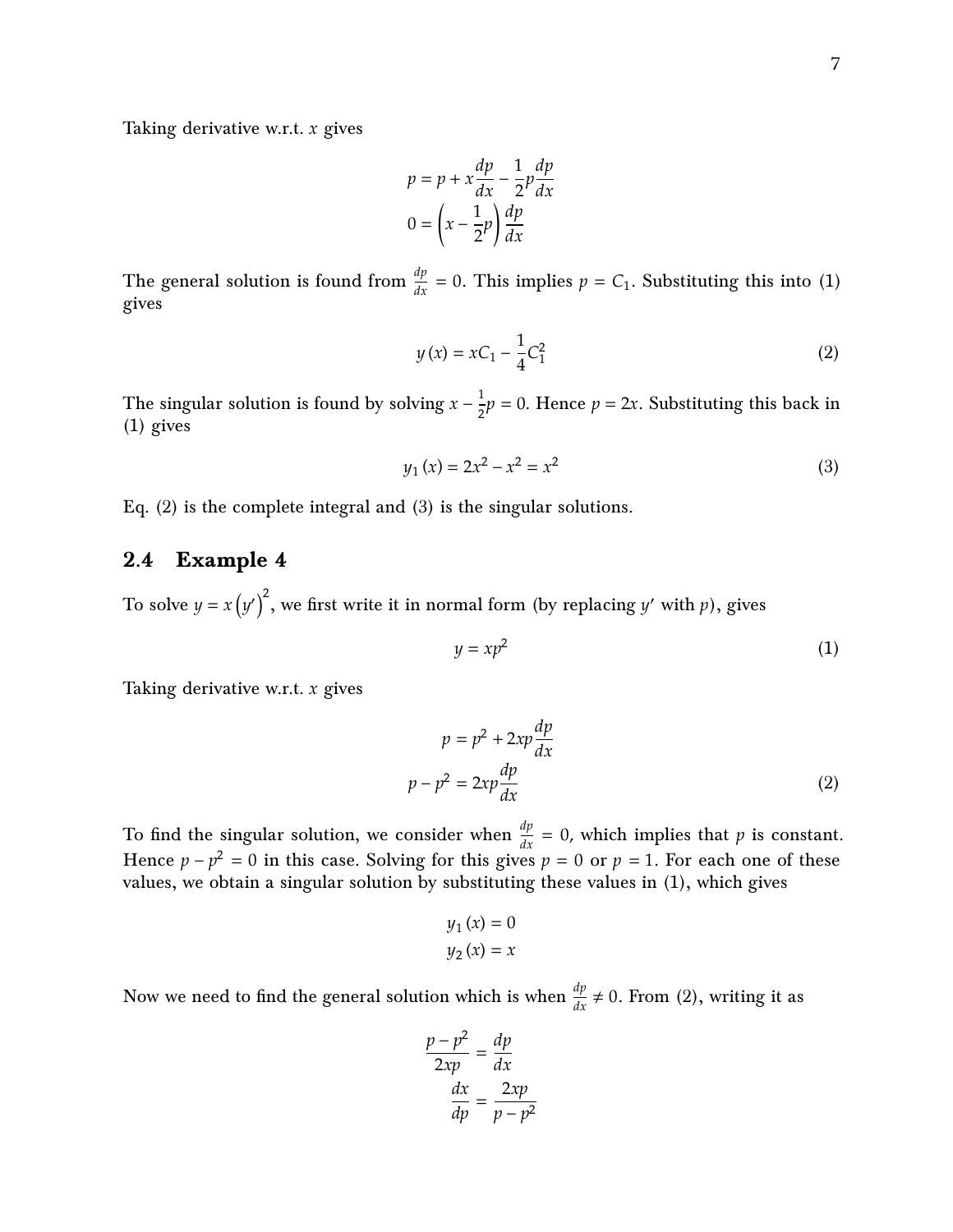This is linear ODE in  $x(p)$ . Solving it gives  $x = \frac{C_1}{\sqrt{C_1}}$  $\frac{C_1}{(p-1)^2}$ . This implies  $(p-1)^2 = \frac{C_0}{x}$  $\frac{y}{x}$  or  $p - 1 =$  $\pm\sqrt{\frac{C_0}{x}}$  $\frac{y}{x}$  or

$$
p = 1 + \sqrt{\frac{C_0}{x}}
$$

$$
p = 1 - \sqrt{\frac{C_0}{x}}
$$

For each  $p$ , there is a solution. Substituting the above in (1) gives

$$
y_3(x) = x \left( 1 + \sqrt{\frac{C_0}{x}} \right)^2
$$

$$
y_4(x) = x \left( 1 - \sqrt{\frac{C_0}{x}} \right)^2
$$

Note however, that  $y_2 = x$  can be obtained from  $y_3(x)$  when  $C_0 = 0$ . Hence  $y_2(x) = x$  is not singular solution. Therefore the final solution is

$$
y(x) = 0
$$
  

$$
y(x) = x \left(1 + \sqrt{\frac{C_0}{x}}\right)^2
$$
  

$$
y(x) = x \left(1 - \sqrt{\frac{C_0}{x}}\right)^2
$$

#### 2.5 Example 5

To solve  $y = x + (y')^2$ , we first write it in normal form (by replacing y' with p), gives

$$
y = x + p^2 \tag{1}
$$

Taking derivative w.r.t.  $x$  gives

$$
p = 1 + 2p \frac{dp}{dx}
$$
  

$$
p - 1 = 2p \frac{dp}{dx}
$$
 (2)

To find the singular solution, we consider when  $\frac{dp}{dx} = 0$ , which implies that p is constant. Hence  $p-1=0$  in this case. Solving for this gives  $p=1$ . Substituting this values in (1), gives the solution

$$
y(x) = x + 1 \tag{3}
$$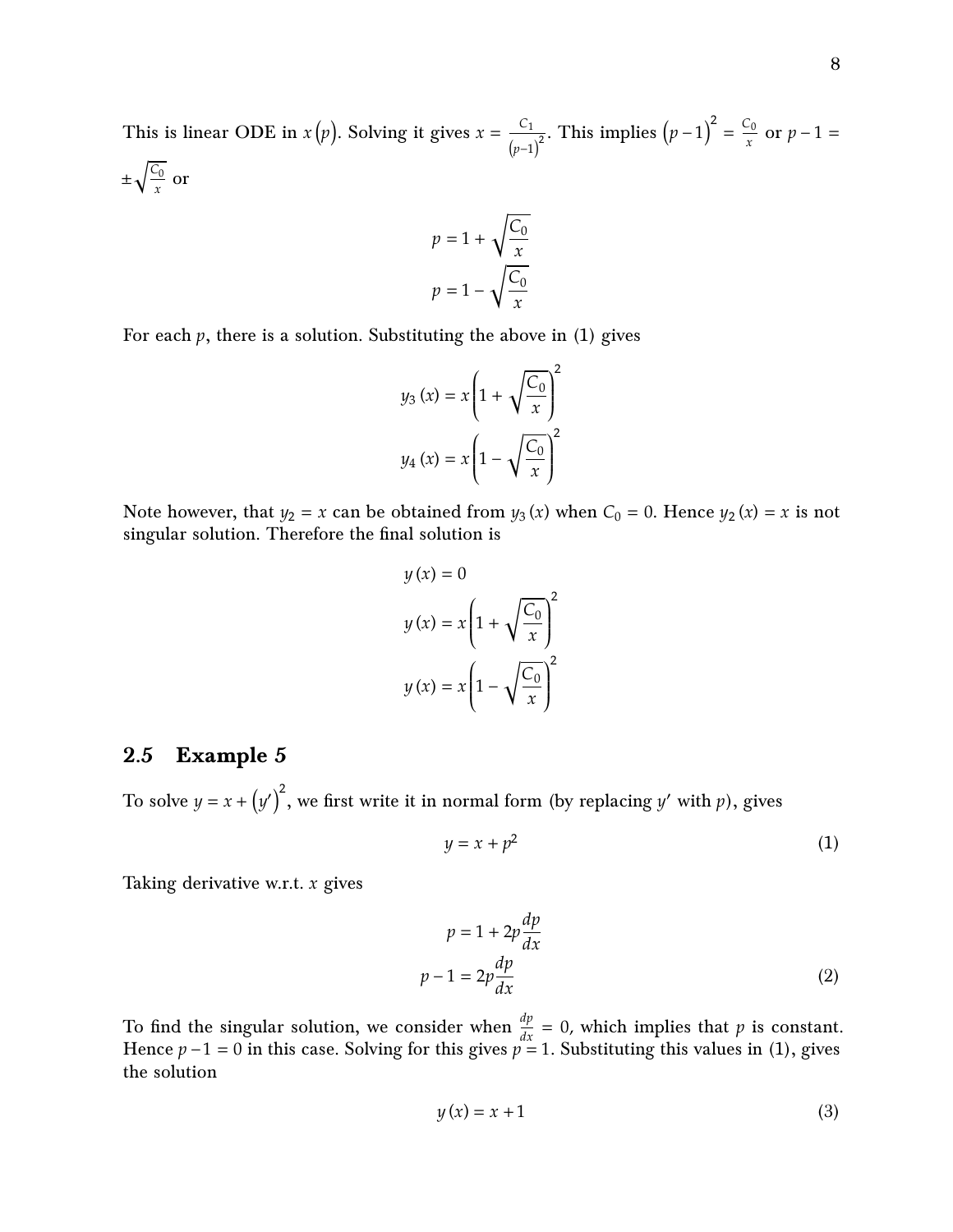Now we need to find the general solution which is when  $\frac{dp}{dx} \neq 0$ . From (2), writing it as

$$
\frac{p-1}{2p} = \frac{dp}{dx}
$$

$$
\frac{dx}{dp} = \frac{2p}{p-1}
$$

Integrating gives

$$
x = 2p + 2\ln(p-1) + C
$$
  

$$
p = \text{LambertW}\left(e^{\frac{x}{2}-1-\frac{C}{2}}\right) + 1
$$
  

$$
= \text{LambertW}\left(C_1e^{\frac{x}{2}-1}\right) + 1
$$

Substituting the above in (1) gives the general solution

$$
y(x) = x + \left(\text{LambertW}\left(C_1 e^{\frac{x}{2}-1}\right) + 1\right)^2\tag{4}
$$

Note however that when  $C_1 = 0$  then the general solution becomes  $y(x) = x + 1$ . Hence (3) is a particular solution and not a singular solution. Hence (4) is the only solution.

#### 2.6 Example 6

To solve  $(y')^2 - 1 - x - y = 0$ , we first write it in normal form (by replacing y' with p), gives

$$
y = -x + \left(p^2 - 1\right) \tag{1}
$$

Taking derivative w.r.t.  $x$  gives

$$
p = -1 + 2p \frac{dp}{dx}
$$
  

$$
p + 1 = 2p \frac{dp}{dx}
$$
 (2)

To find the singular solution, we consider when  $\frac{dp}{dx} = 0$ , which implies that p is constant. Hence  $p + 1 = 0$  in this case. Solving for this gives  $p = -1$ . Substituting this values in (1), gives the solution

$$
y(x) = -x \tag{3}
$$

Now we need to find the general solution which is when  $\frac{dp}{dx} \neq 0$ . From (2), writing it as

$$
\frac{p+1}{2p} = \frac{dp}{dx}
$$

$$
\frac{dx}{dp} = \frac{2p}{p+1}
$$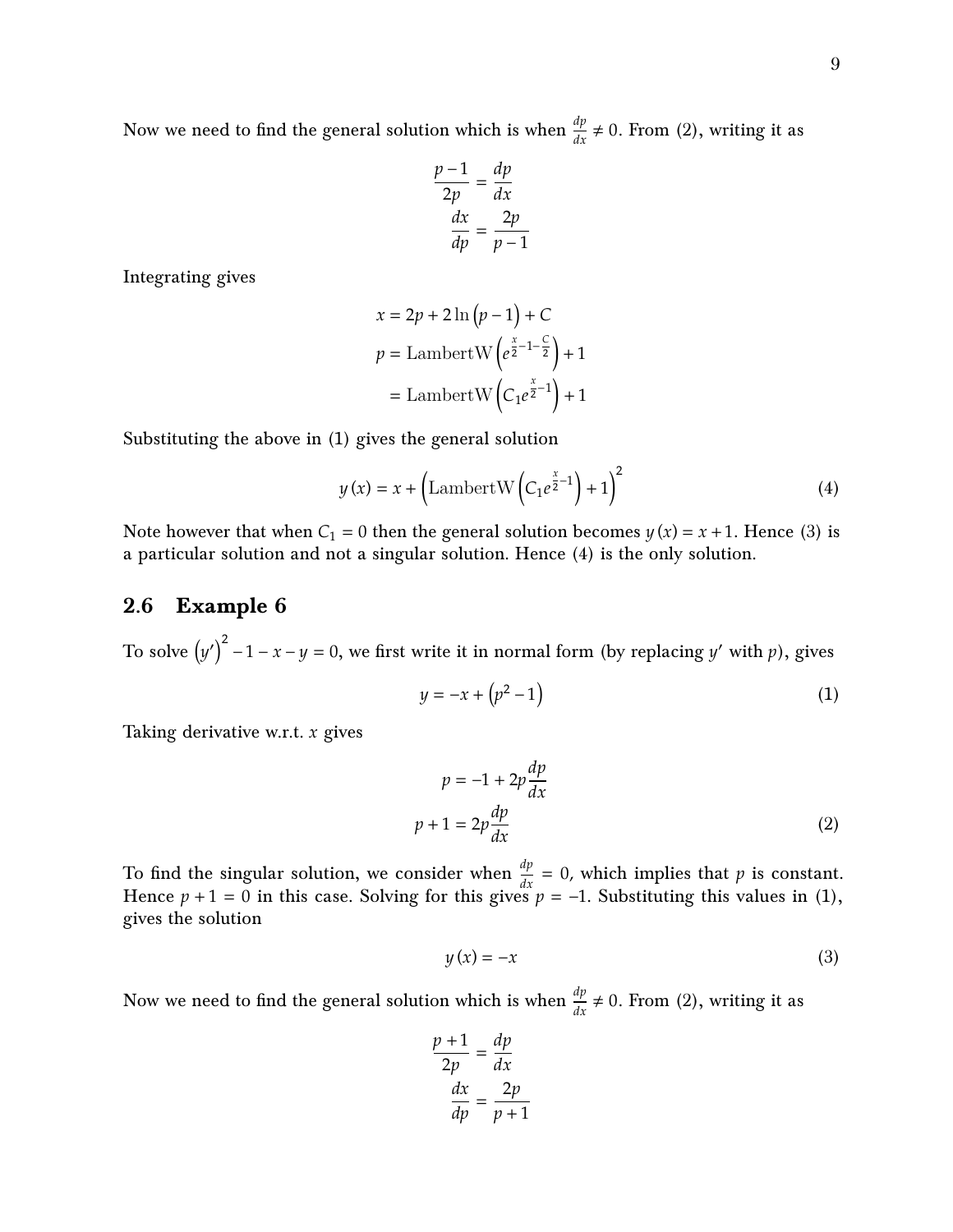Integrating gives

$$
x = 2p - 2\ln(p+1) + C
$$
  

$$
p = -\text{LambertW}\left(-e^{-\frac{x}{2}-1+\frac{C}{2}}\right) - 1
$$
  

$$
= -\text{LambertW}\left(-C_1e^{-\frac{x}{2}-1}\right) + 1
$$

Substituting the above in (1) gives the general solution

$$
y(x) = -x + (p^{2} - 1)
$$
  
\n
$$
y(x) = -x + (-\text{LambertW}(-C_{1}e^{-\frac{x}{2}-1}) + 1)^{2} - 1
$$
\n(4)

Note however that when  $C_1 = 0$  then the general solution becomes  $y(x) = -x$ . Hence (3) is a particular solution and not a singular solution. Solution (4) is the only solution.

### 2.7 Example 7

Solving  $yy' - (y')^2 = x$ . Writing it in normal form (by replacing y' with p), gives

$$
y = -\frac{1}{p}x + p \tag{1}
$$

Taking derivative w.r.t.  $x$  gives

$$
p = \frac{1}{p} - \frac{x}{p^2} \frac{dp}{dx} + \frac{dp}{dx}
$$

$$
p - \frac{1}{p} = \left(1 - \frac{x}{p^2}\right) \frac{dp}{dx}
$$
(2)

The singular solution is found by setting  $\frac{dp}{dx} = 0$ , which implies that  $p$  is a constant. In this case  $p-\frac{1}{n}$  $\frac{1}{p}=0.$  Solving for this gives  $p=\pm 1.$  Substituting these values in (1) gives the solutions

$$
y_1(x) = x + 1 \tag{3}
$$

$$
y_2(x) = -(x+1)
$$
 (4)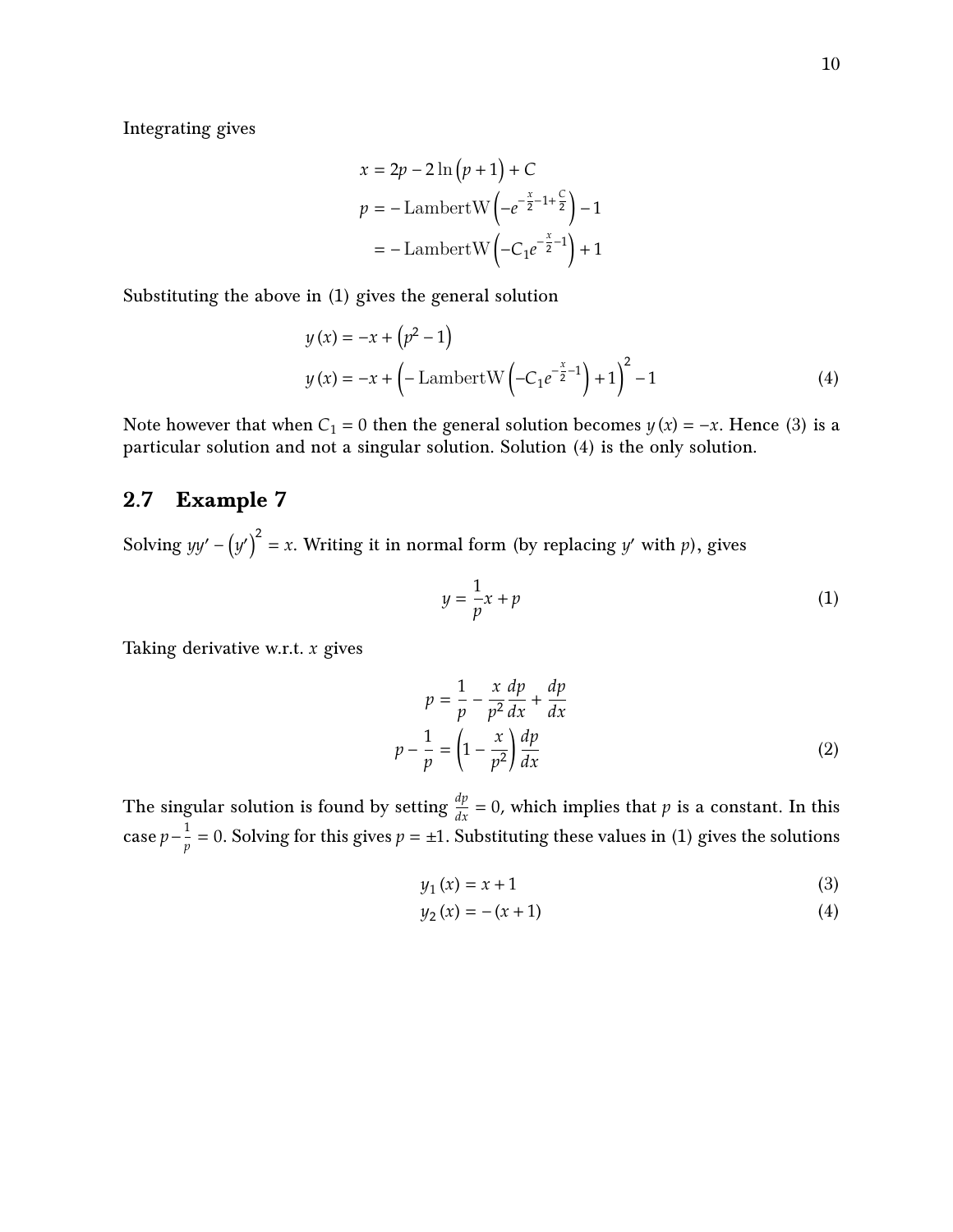The general solution is found when  $\frac{dp}{dx}\neq 0.$  Writing (2) as

$$
\frac{\frac{p^2 - 1}{p}}{1 - \frac{x}{p^2}} = \frac{dp}{dx}
$$

$$
\frac{dx}{dp} = \frac{\frac{p^2 - x}{p^2}}{\frac{p^2 - 1}{p}}
$$

$$
= \frac{p^2 - x}{p(p^2 - 1)}
$$

$$
\frac{dx}{dp} + x \frac{1}{p(p^2 - 1)} = \frac{p}{(p^2 - 1)}
$$

This is linear ODE in  $x(p)$ . The solution is

$$
x(p) = \frac{p\sqrt{(p-1)(1+p)}\ln(p+\sqrt{p^2-1})}{(1+p)(p-1)} + c_1 \frac{p}{\sqrt{(1+p)(p-1)}}
$$

$$
= \frac{p\sqrt{p^2-1}\ln(p+\sqrt{p^2-1})}{p^2-1} + c_1 \frac{p}{\sqrt{p^2-1}}
$$
(5)

From (1) since  $y = \frac{1}{p}x + p$  then solving for p gives

$$
p_1 = \frac{y}{2} + \frac{1}{2}\sqrt{y^2 - 4x}
$$

$$
p_2 = \frac{y}{2} - \frac{1}{2}\sqrt{y^2 - 4x}
$$

For each  $p_i$  above, substituting into (5) gives solution (implicit) for  $y(x)$ . First solution is

$$
x = \frac{\left(\frac{y}{2} + \frac{1}{2}\sqrt{y^2 - 4x}\right)\sqrt{\left(\frac{y}{2} + \frac{1}{2}\sqrt{y^2 - 4x}\right)^2 - 1}\ln\left(\frac{y}{2} + \frac{1}{2}\sqrt{y^2 - 4x} + \sqrt{\left(\frac{y}{2} + \frac{1}{2}\sqrt{y^2 - 4x}\right)^2 - 1}\right)}{x^2 + \frac{y}{2} + \frac{y}{2}\sqrt{y^2 - 4x}}
$$
\n
$$
+c_1 \frac{\frac{y}{2} + \frac{1}{2}\sqrt{y^2 - 4x}}{\sqrt{\left(\frac{y}{2} + \frac{1}{2}\sqrt{y^2 - 4x}\right)^2 - 1}}
$$

And second solution is

$$
x = \frac{\left(\frac{y}{2} - \frac{1}{2}\sqrt{y^2 - 4x}\right)\sqrt{\left(\frac{y}{2} - \frac{1}{2}\sqrt{y^2 - 4x}\right)^2 - 1}\ln\left(\frac{y}{2} - \frac{1}{2}\sqrt{y^2 - 4x} + \sqrt{\left(\frac{y}{2} - \frac{1}{2}\sqrt{y^2 - 4x}\right)^2 - 1}\right)}{x^2 - \frac{y}{2} - \frac{1}{2}\sqrt{y^2 - 4x}}
$$
\n
$$
+ c_1 \frac{\frac{y}{2} - \frac{1}{2}\sqrt{y^2 - 4x}}{\sqrt{\left(\frac{y}{2} - \frac{1}{2}\sqrt{y^2 - 4x}\right)^2}}
$$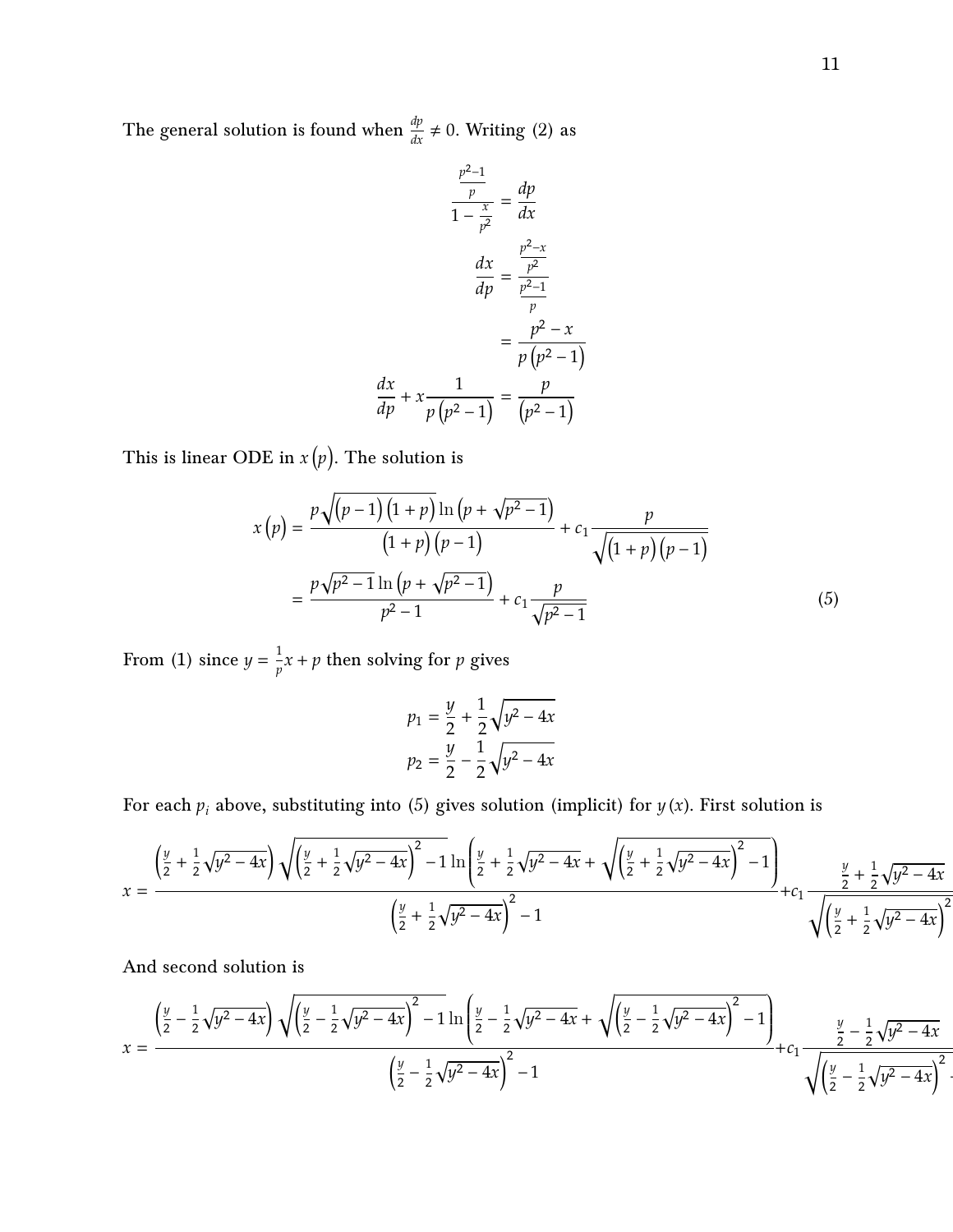#### 2.8 Example 8

Solving  $y = x(y')^{2} + (y')^{2}$ . Writing it in normal form (by replacing y' with p), gives

$$
y = xp^2 + p^2 \tag{1}
$$

Taking derivative w.r.t.  $x$  gives

$$
p = p2 + 2xp\frac{dp}{dx} + 2p\frac{dp}{dx}
$$

$$
p - p2 = (2xp + 2p)\frac{dp}{dx}
$$
(2)

The singular solution is found by setting  $\frac{dp}{dx} = 0$ , which implies that  $p$  is a constant. In this case  $p(1-p) = 0$ . Solving for this gives  $p = 0$ ,  $p = 1$ . Substituting these values in (1) gives the solutions

$$
y_1(x) = 0 \tag{3}
$$

$$
y_2(x) = x + 1 \tag{4}
$$

The general solution is found when  $\frac{dp}{dx} \neq 0$ . Writing (2) as

$$
\frac{p(1-p)}{2p(x+1)} = \frac{dp}{dx}
$$

$$
\frac{dx}{dp} = \frac{2(x+1)}{(1-p)}
$$

$$
\frac{dx}{dp} - x\frac{2}{(1-p)} = \frac{2}{(1-p)}
$$

This is linear ODE in  $x(p)$ . The solution is

$$
x = \frac{C^2}{\left(p-1\right)^2} - 1
$$

Hence

$$
\frac{C^2}{(p-1)^2} = x+1
$$

$$
(p-1)^2 = \frac{C^2}{x+1}
$$

$$
(p-1) = \pm \frac{C}{\sqrt{x+1}}
$$

$$
p = 1 \pm \frac{C}{\sqrt{x+1}}
$$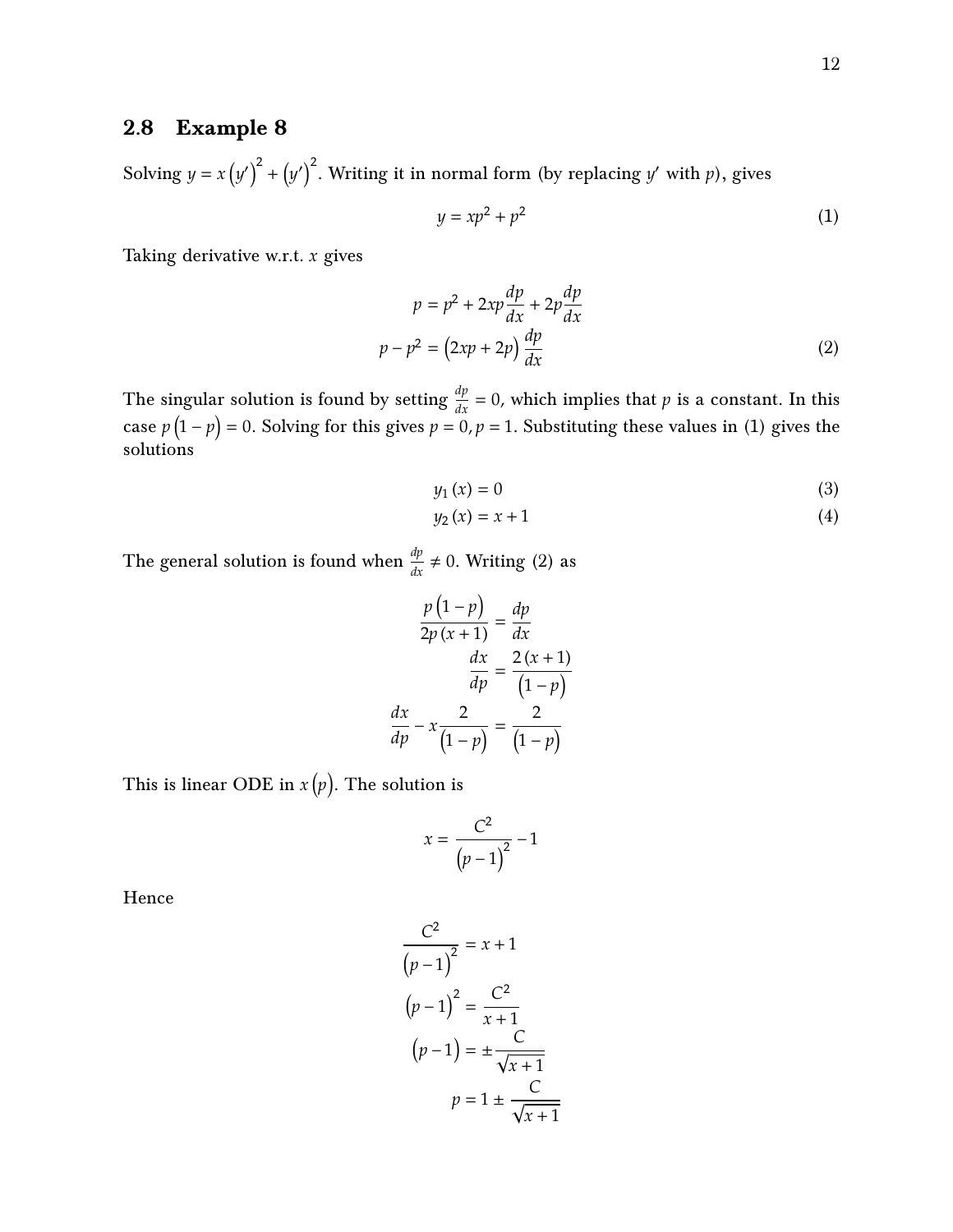Substituting the above in (1) gives the general solutions

$$
y = (x+1)p^2
$$

Therefore

$$
y(x) = (x+1)\left(1 + \frac{C}{\sqrt{x+1}}\right)^2
$$

$$
y(x) = (x+1)\left(1 - \frac{C}{\sqrt{x+1}}\right)^2
$$

The solution  $y_1(x) = 0$  found earlier is seen to be singular since it can not be obtained from the above general solution. But  $y_2(x) = x+1$  can be obtained from the general solution when  $C = 0$ . Hence there are three solutions, they are

$$
y_1(x) = 0
$$
  

$$
y_2(x) = (x+1)\left(1 + \frac{C}{\sqrt{x+1}}\right)^2
$$
  

$$
y_3(x) = (x+1)\left(1 - \frac{C}{\sqrt{x+1}}\right)^2
$$

#### 2.9 Example 9

Solving  $y = \frac{x}{a}$  $\frac{x}{a}y' + \frac{b}{ay}$  $\frac{\partial}{\partial q}$ . Writing it in normal form (by replacing  $y'$  with  $p$ ), gives

$$
y = \frac{x}{a}p + \frac{b}{a}p^{-1}
$$
 (1)

Taking derivative w.r.t.  $x$  gives

$$
p = \frac{p}{a} + \frac{x}{a} \frac{dp}{dx} - \frac{b}{a} p^{-2} \frac{dp}{dx}
$$
  

$$
p - \frac{p}{a} = \left(\frac{x}{a} - \frac{b}{a} p^{-2}\right) \frac{dp}{dx}
$$
 (2)

The singular solution is found by setting  $\frac{dp}{dx} = 0$ , which implies that p is a constant. In this case  $p\left(1-\frac{1}{a}\right)=0$ . Solving for this gives  $p=0$ . Substituting these values in (1) does not generate any solutions due to division by zero. Hence no singular solution exist. The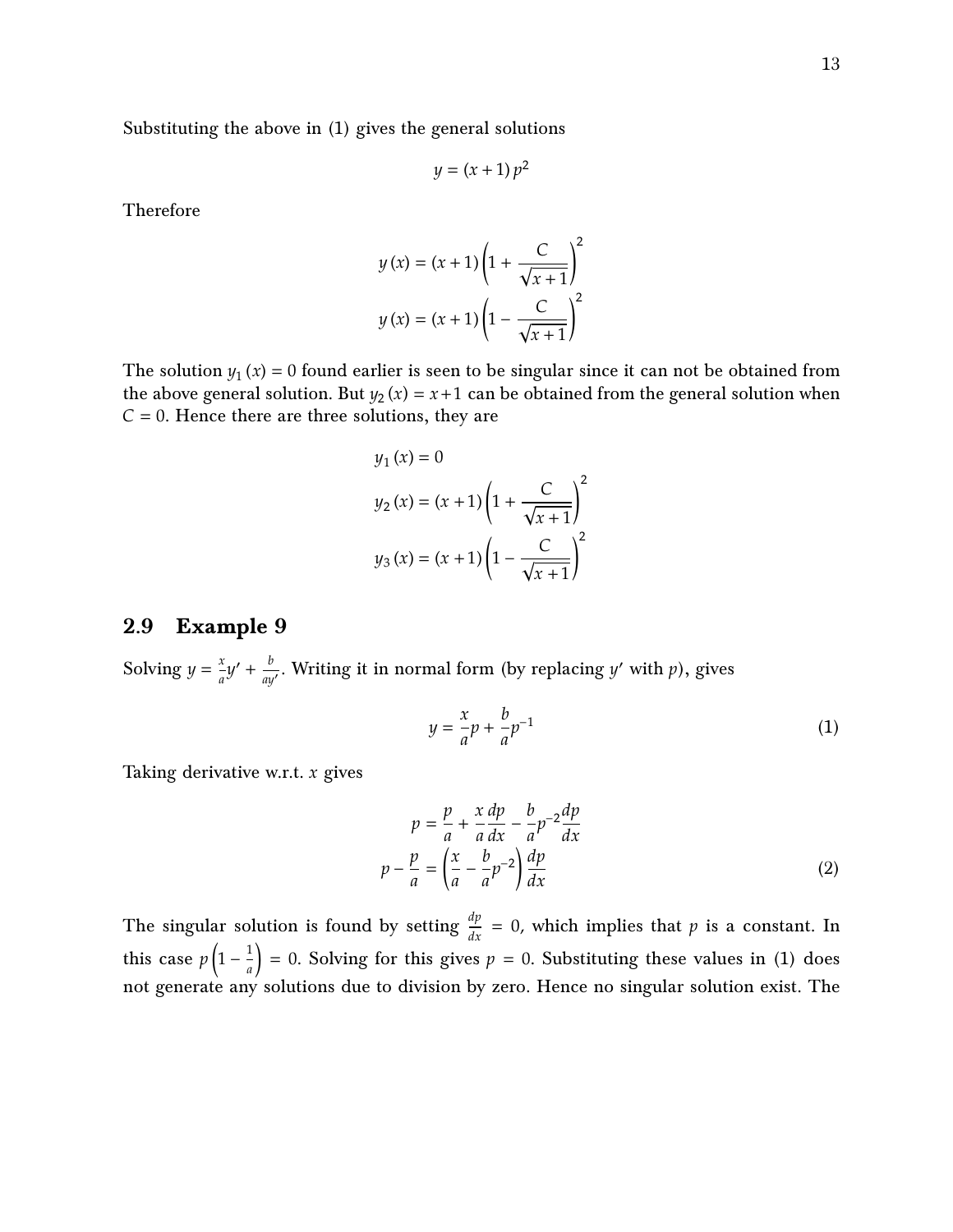general solution is found when  $\frac{dp}{dx} \neq 0$ . Writing (2) as

$$
\frac{p\left(1-\frac{1}{a}\right)}{\frac{x}{a}-\frac{b}{a}p^{-2}}=\frac{dp}{dx}
$$

$$
\frac{dx}{dp}=\frac{\frac{x}{a}-\frac{b}{a}p^{-2}}{p\left(1-\frac{1}{a}\right)}
$$

$$
\frac{dx}{dp}-x\frac{1}{p\left(a-1\right)}=-\frac{b}{a}\frac{1}{p^3\left(1-\frac{1}{a}\right)}
$$

This is linear ODE in  $x(p)$ . The solution is

$$
x(p) = \frac{b}{(3a-2)p^2} + C_1 p^{\frac{1}{a-1}}
$$
 (3)

Solving for  $p$  from above gives (using the computer) the following root object

$$
p = \text{RootOf}\left(2 \_Z^{\frac{1}{a-1}} C_1 \_Z^2 a - \_Z^{\frac{1}{a-1}} C_1 \_Z^2 - 2 \_Z^2 a x + \_Z^2 x + b\right)
$$

Substituting the above back into (1) gives the solution as

$$
y = -\frac{x}{a} \text{RootOf} \left( 2 \underline{Z}^{\frac{1}{a-1}} C_1 \underline{Z}^2 a - \underline{Z}^{\frac{1}{a-1}} C_1 \underline{Z}^2 - 2 \underline{Z}^2 a x + \underline{Z}^2 x + b \right) + \frac{b}{a \text{RootOf} \left( 2 \underline{Z}^{\frac{1}{a-1}} C_1 \underline{Z}^2 a - \underline{Z}^{\frac{1}{a-1}} C_1 \underline{Z}^2 - 2 \underline{Z}^2 a x + \underline{Z}^2 x + b \right)}
$$

The hardest step in this method is the inversion of the solution of  $(3)$  to obtain  $p$ . The above solution was verified using the computer and it satisfies the ode  $y = \frac{x}{a}$  $\frac{x}{a}y' + \frac{b}{ay}$ ′

#### 2.10 Example 10

Solving  $y = xy' + ax\sqrt{1 + (y')^2}$ . Writing it in normal form (by replacing y' with p), gives

$$
y = x\left(p + a\sqrt{1 + p^2}\right) \tag{1}
$$

Hence  $g(p) = p + a\sqrt{1 + p^2}$ ,  $f(p) = 0$ . This is the special case of d'Alembert when  $f(p) = 0$ . Taking derivative w.r.t.  $x$  gives

$$
p = p + a\sqrt{1 + p^2} + x\left(\frac{dp}{dx} + \frac{1}{2}\frac{2ap}{\sqrt{1 + p^2}}\frac{dp}{dx}\right)
$$
  
\n
$$
0 = a\sqrt{1 + p^2} + x\frac{dp}{dx} + \frac{1}{2}x\frac{2ap}{\sqrt{1 + p^2}}\frac{dp}{dx}
$$
  
\n
$$
0 = a\sqrt{1 + p^2} + \left(x + \frac{1}{2}x\frac{2ap}{\sqrt{1 + p^2}}\right)\frac{dp}{dx}
$$
  
\n
$$
-a\sqrt{1 + p^2} = \left(x + \frac{1}{2}x\frac{2ap}{\sqrt{1 + p^2}}\right)\frac{dp}{dx}
$$
 (2)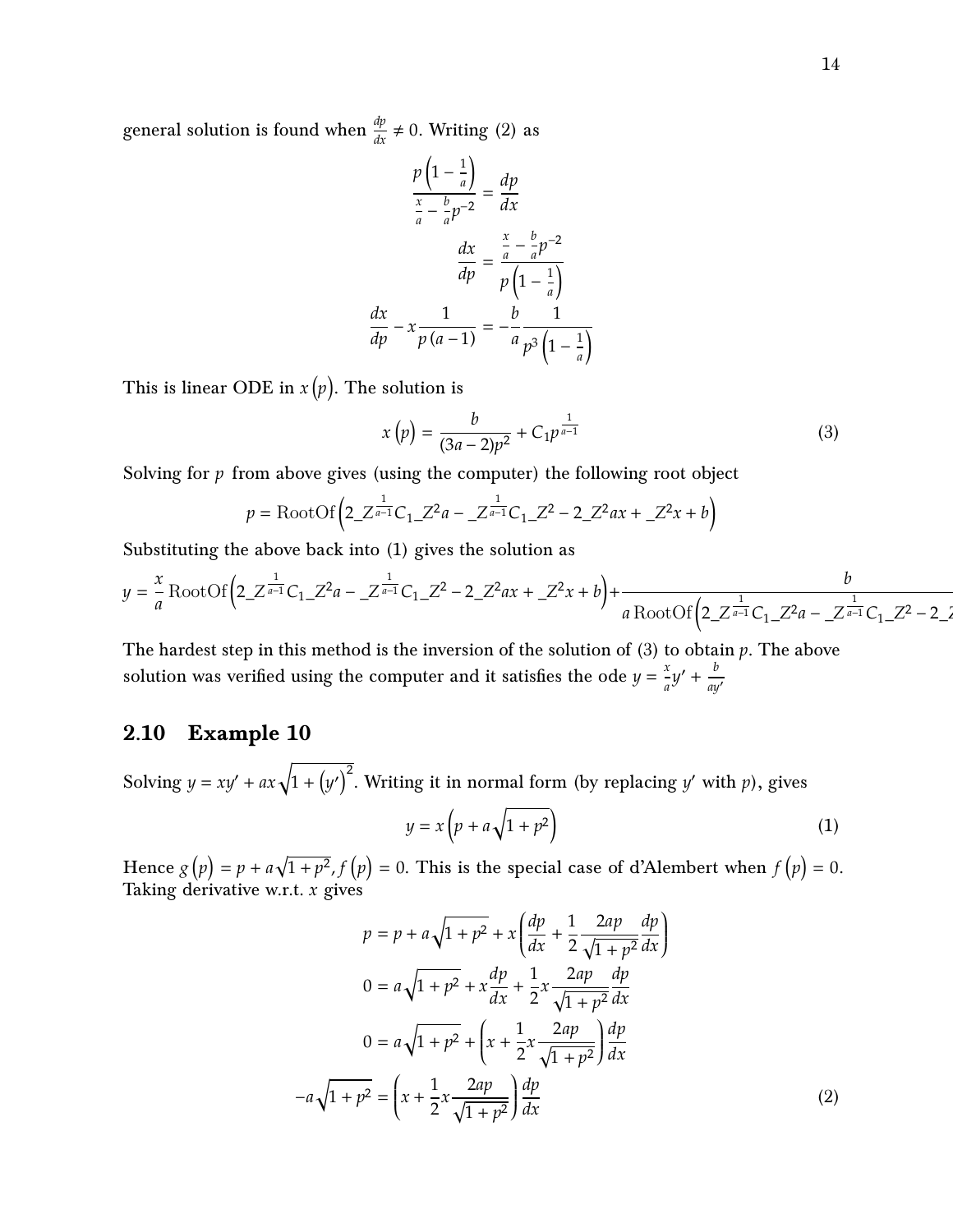The singular solution is found by setting  $\frac{dp}{dx} = 0$ , which implies that  $-a\sqrt{1+p^2} = 0$  or  $\sqrt{1 + p^2} = 0$ . This gives no real solution for p. Hence no singular solution.

The general solution is when  $\frac{dp}{dx} \neq 0$ . Writing (2) as

$$
\frac{-a\sqrt{1+p^2}}{x+\frac{1}{2}x\frac{2ap}{\sqrt{1+p^2}}} = \frac{dp}{dx}
$$

$$
\frac{dx}{dp} = \frac{x\left(1+\frac{1}{2}\frac{2ap}{\sqrt{1+p^2}}\right)}{-a\sqrt{1+p^2}}
$$

$$
\frac{dx}{x} = \frac{1+\frac{1}{2}\frac{2ap}{\sqrt{1+p^2}}}{-a\sqrt{1+p^2}}dp
$$

$$
\frac{dx}{x} = \frac{\sqrt{1+p^2} + \frac{1}{2}2ap}{-a(1+p^2)}dp
$$

$$
\frac{dx}{x} = \left(-\frac{1}{a\sqrt{1+p^2}} - \frac{p}{(1+p^2)}\right)dp
$$

Integrating gives

$$
\ln x(p) = -\frac{1}{2}\ln(p^2+1) - \frac{1}{a}\operatorname{arcsinh}(p)
$$

Hence

$$
x = c_1 \frac{-e^{-\frac{1}{a}(\arcsinh(p))}}{\sqrt{p^2 + 1}}
$$
 (3)

But from (1), we see that, since  $y = x(p + a\sqrt{1 + p^2})$  then solving for  $p$  from this gives solutions

$$
p_1 = -\frac{1}{x} \frac{ay + \sqrt{-a^2x^2 + x^2 + y^2}a - y}{a^2 - 1}
$$

$$
p_2 = \frac{1 - ay + \sqrt{-a^2x^2 + x^2 + y^2}a - y}{a^2 - 1}
$$

We substitute back each one of the above solutions  $p_i$  into Eq (3) to obtain two implicit solutions for  $y(x)$ . The first solution is when  $p = p_1$ 

$$
x = c_1 \frac{-e^{-\frac{1}{a}\left(\arcsin\left(-\frac{1}{x}\frac{ay + \sqrt{-a^2x^2 + x^2 + y^2}a - y}{a^2 - 1}\right)\right)}}{\sqrt{\left(-\frac{1}{x}\frac{ay + \sqrt{-a^2x^2 + x^2 + y^2}a - y}{a^2 - 1}\right)^2 + 1}}
$$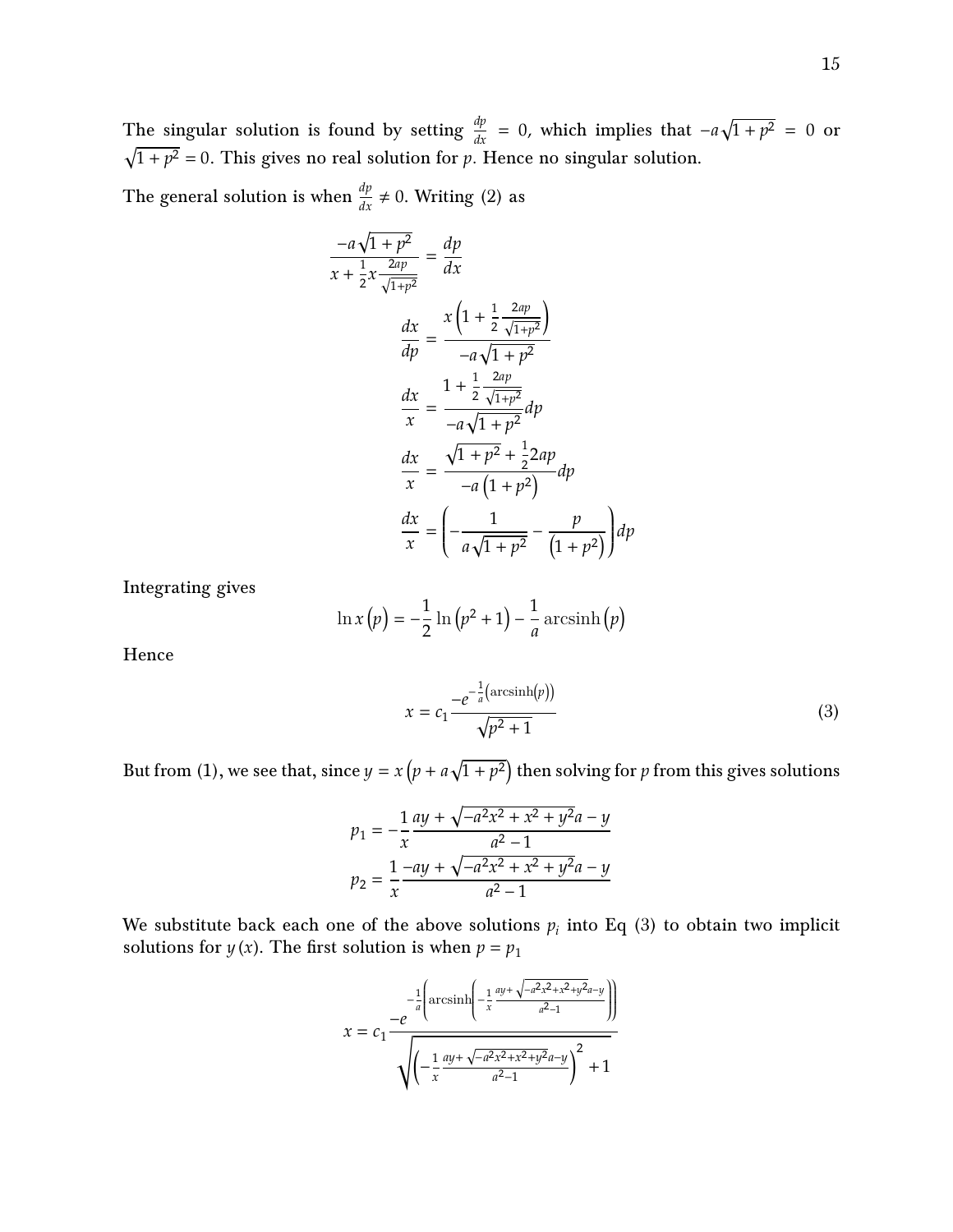And the second solution when  $p = p_2$  is

$$
x = c_1 \frac{-e^{-\frac{1}{a}\left(\arcsin\left(\frac{1}{x} - \frac{ay + \sqrt{-a^2x^2 + x^2 + y^2a - y}}{a^2 - 1}\right)\right)}}{\sqrt{\left(\frac{1}{x} \frac{-ay + \sqrt{-a^2x^2 + x^2 + y^2a - y}}{a^2 - 1}\right)^2 + 1}}
$$

#### 2.11 Example 11

Solving  $y = x(y')^2$ . Writing it in normal form (by replacing y' with p), gives

$$
y = xp^2 \tag{1}
$$

Hence  $g(p) = p^2$ ,  $f(p) = 0$ . This is the special case of d'Alembert when  $f(p) = 0$ . Taking derivative w.r.t.  $x$  gives

$$
p = p^2 + 2xp\frac{dp}{dx}
$$
  

$$
p - p^2 = 2xp\frac{dp}{dx}
$$
 (2)

The singular solution is found by setting  $\frac{dp}{dx} = 0$ , which implies that  $p - p^2 = 0$  or  $p(1 - p^2) = 0$ . This gives  $p = 0$  or  $p^2 = 1$ . The first gives  $y = 0$  and the second gives  $p = 1$  or  $p = -1$ . Therefore  $y = x$  or  $y = -x$ . But this second solution does not satisfy the ODE. Hence only  $y = 0$  and  $y = x$  are singular solutions.

The general solution is when  $\frac{dp}{dx} \neq 0$ . Writing (2) as

$$
\frac{p - p^2}{2xp} = \frac{dp}{dx}
$$

$$
\frac{dx}{dp} = \frac{2xp}{-p - p^2}
$$

$$
\frac{dx}{x} = \frac{2p}{-p - p^2}dp
$$

$$
= \frac{-2}{1 + p}dp
$$

Integrating gives

$$
\ln x(p) = -2\ln(1+p) + c
$$